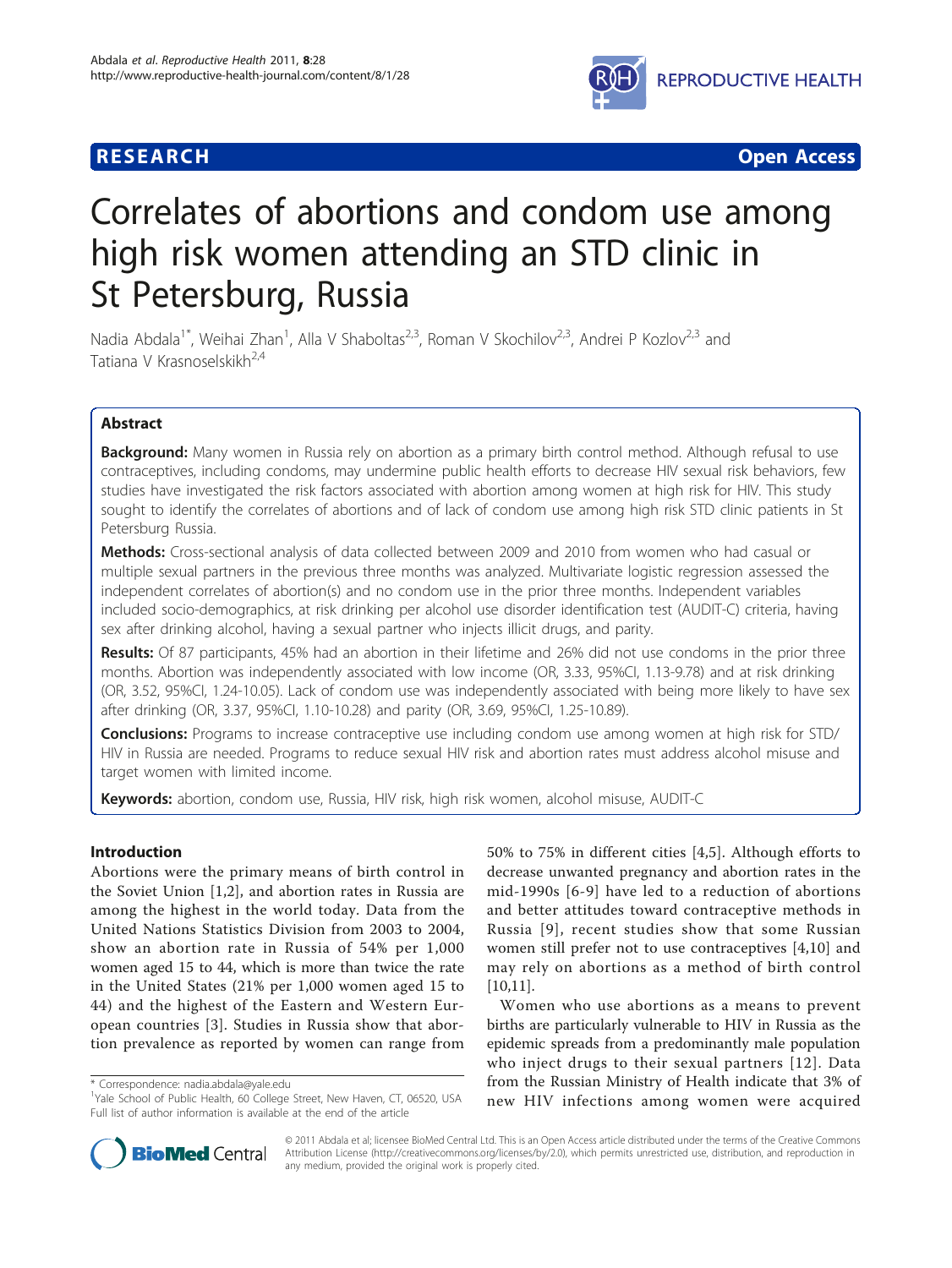during unprotected sex with infected men [[13\]](#page-5-0). Moreover, the refusal to use contraceptives including condoms may undermine efforts of programs to reduce sexual risk behaviors among women. For these reasons, investigations of risk factors for abortions and unsafe sex among high risk populations in Russia may provide useful information for interventions to reduce human immunodeficiency virus (HIV) risk and unwanted pregnancies and to improve the reproductive health of women.

Although data consistently show that abortions are common in Russia [\[10](#page-5-0)], studies of the factors associated with abortions show contradictory findings. In one Russian study conducted among the general population the women who reported having multiple sexual partners were generally more likely to have abortions [[4\]](#page-5-0), whereas in a study among female injection drug users in St Petersburg, the women who had multiple sexual partners were less, not more likely to have abortions [[14](#page-5-0)]. Population surveys suggest that specific risk factors may place women at greater risk for abortions, such as having first intercourse below age 18, having lower number of years of education [[4](#page-5-0)], or having economic constraints [\[11\]](#page-5-0), but these risk factors for abortion have not been investigated in samples of women at high risk for HIV. Moreover, most studies of abortions in Russia have not investigated whether substance use related factors may play a role in abortions. Data show that the rates of alcohol use among Russian women can be high [[15-17](#page-5-0)]. Alcohol misuse, which has been associated with behaviors that place women at greater risk for sexually transmitted diseases (STDs)/HIV, such as unplanned sexual intercourse, unprotected sex [[18,19\]](#page-5-0) and intimate partner violence [[20\]](#page-5-0) may also place women at greater risk for unwanted pregnancies. There is evidence that sexual risk behaviors may be associated with substance use characteristics of one's sexual partner [[21\]](#page-5-0).

Despite the need for data, few studies of abortions have been conducted among women at high risk for STDs/HIV in Russia. We conducted an initial study to identify the correlates of abortions and lack of condom use among women attending an STD clinic in St Petersburg, Russia, who reported having multiple or casual sex partners in the last three months.

## Methods

## Study participants and data collection

The present study analyzes the baseline assessment data of a randomized controlled trial of a behavior intervention pilot designed to examine whether a brief intervention can reduce HIV-related risk behaviors of participants. This study was approved by the institutional review boards at the Biomedical Center in St. Petersburg, Russia, and at Yale University in the United States. The study was conducted in a public STD clinic in St. Petersburg, Russia which provides services free of charge or for a nominal fee to patients. Patients seeking STD services were screened for participation in the study. An invitation was made to 338 patients who met the study entry criteria of being at least 18 years old and who reported having two or more sexual partners or at least one casual sexual partner in the three months prior to the interview. Potential participants were informed of the purpose of the study and were assured that the study was confidential and voluntary. A total of 31 patients refused to participate; 307 gave signed informed consent and completed the baseline assessment from July 2009 through November 2010. Of the 307 patients, 87 were women, and they were included in the present analysis.

Data collected included questions on demographics, alcohol use, drug use, HIV/AIDS knowledge and attitudes, sexual risk behaviors, and abortion. Nine questions inquired about participants' attitudes towards condom use, including two that were specifically related to alcohol use in sexual contexts.

Demographic variables included age, sex, marital status, education, and monthly income. A short version of the alcohol use disorders identification test (AUDIT-C) was used to measure alcohol misuse. Participants were asked the following three questions: 1) How often have you had an alcoholic drink in the past three months? 2) How many drinks on average do you typically have on a day when you are drinking? 3) How often in the past three months did you have six or more drinks on one occasion? Each option for each question is allotted a score between 0-4; thus the score range of AUDIT-C is 0-12. Women who presented with scores greater than 2 points were considered more likely to be harmed from drinking (at risk drinking) [\[22,23](#page-5-0)]. Because the AUDIT-C measure has not been validated for this particular Russian population, we also analyzed women with AUDIT-C scores greater than 3 points (high risk drinking) and scores greater than 4 points (severe risk) for the sake of comparison. Assessment of expectations about alcohol use concerning sexual relations was based on participants' answers (yes or no) to two questions: 1) Alcohol makes sex more enjoyable, and 2) When I am under the influence of alcohol I agree to have sex more easily. Injection drug use was determined according to the question: "Have you ever injected illicit drugs?" Having an injection drug using (IDU) partner was determined according to another question: "Have you ever had a partner whom you think injected drugs?" Participants were asked how many sexual partners they had in the previous three months. Participants were also asked whether they used condoms and whether they consumed alcohol prior to intercourse in the past three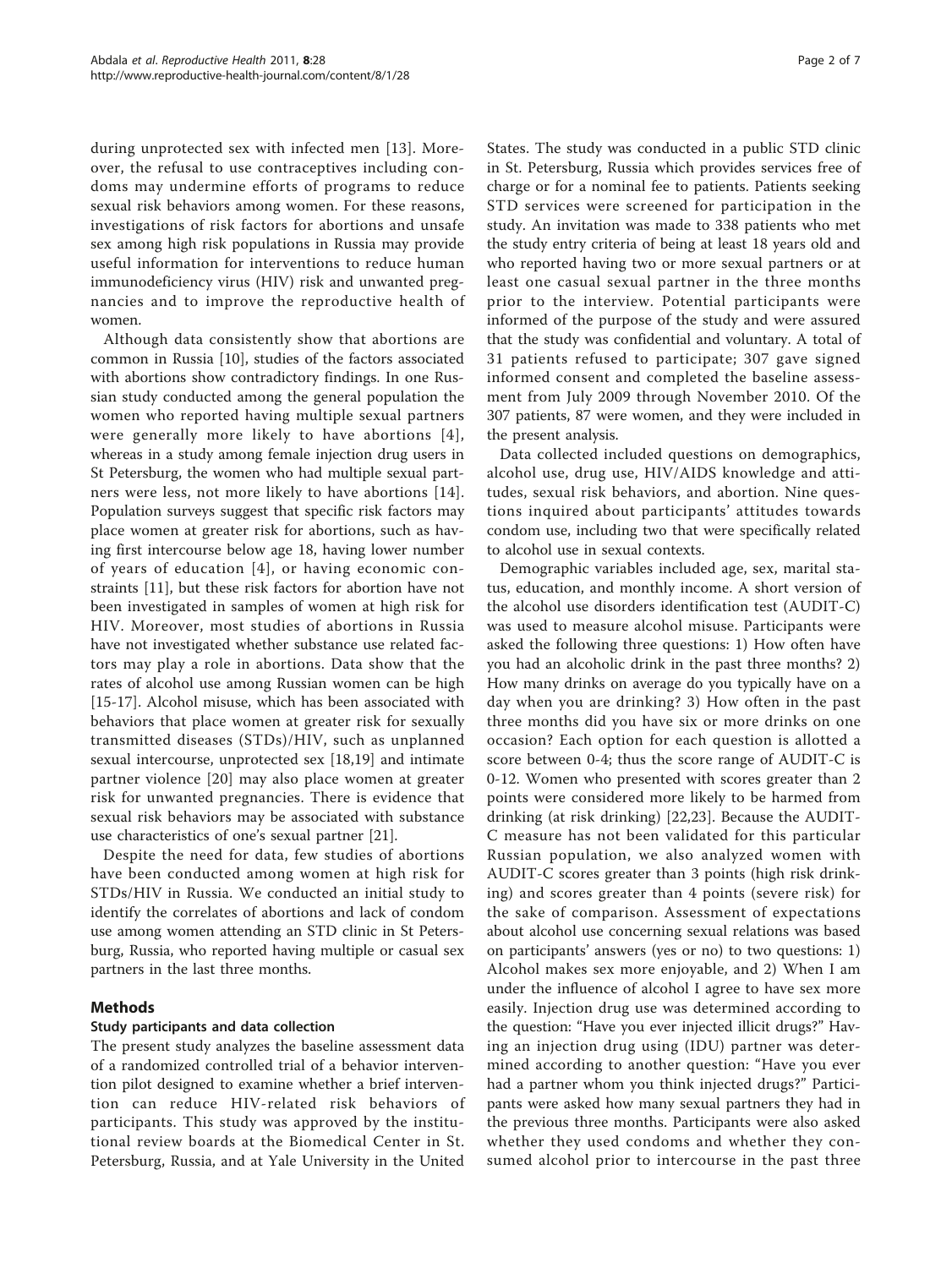months. The options for these two questions were never, sometimes, in half of the cases, in most of the cases, and always. In the present study, we dichotomized these variables as "never use" or "at least some use." Participants were asked whether they had been pregnant, whether they had delivered a child, whether they had an abortion, and the number of abortions they had. Any participant who reported having had one or more abortions was considered as having had an abortion.

#### Statistical analysis

Standard descriptive statistics were used to describe the sample. Bivariate and multivariate logistic regression models were used to determine correlates of abortion as well as predictors of never using condoms. Associations at  $p \leq 0.20$  were entered into the multivariate logistic regression models. Backward stepwise elimination was used to produce adjusted-odds ratios for variables with significance levels  $\leq$  0.05. Because at risk drinking, high risk drinking and severe risk drinking are components of AUDIT-C scores, those three covariates were entered into separate multivariate models to avoid collinearity. Data were analyzed by using SAS software (version 9.1, SAS Institute Inc., Cary, NC).

## Results

#### Characteristics of study participants

The age of the 87 participants ranged from 18 to 50 years, with a median of 26.0 years (Table 1). Nearly one-third of participants were married, half had at least some higher education, and 41% reported a monthly income < 9,000 rubles (approximately 320 USD), the most frequently endorsed income. Of all participants, half were classified as engaging in at risk drinking per AUDIT-C, nearly half stated that they were more likely to agree to have sex after drinking alcohol, and a third reported finding sex more enjoyable after alcohol consumption. The prevalence of women with AUDIT-C scores for high risk drinking and severe risk drinking were 31% (27/87) and 17% (15/87), respectively (not shown in the table). Although 16.1% of participants had ever had an IDU partner, only 1 of the 87 participants had ever injected drugs herself. In the previous three months, nearly a quarter of participants claimed "never" to use condoms, and 78% reported using alcohol prior to sex at least some of the time. About 63% of the participants had been pregnant, 41% had delivered a child (parity) and approximately 45% had had an abortion.

#### Correlates of abortion

In the bivariate analysis, age  $\geq$  26 years [odds ratio (OR), 4.64, 95% confidence interval (CI), 1.86-11.58, p = 0.001], at risk drinking (uOR, 2.50, 95% CI, 1.05-5.97, p = 0.039), being more likely to agree to have sex after drinking (uOR,

## Table 1 Characteristics of high risk<sup>a</sup> female STD clinic patients from St.Petersburg, Russia ( $N = 87$ )

| <b>Characteristics</b>                                             |                 |
|--------------------------------------------------------------------|-----------------|
| Demographics                                                       |                 |
| Age (median (IQR <sup>b</sup> ); min 18, max 50)                   | $26(21-35)$     |
| Married                                                            | (27/87) 31.0%   |
| Completed college or more                                          | (48/87) 55.2%   |
| Monthly income $<$ 9,000 rubles                                    | $(36/87)$ 41.4% |
| Alcohol use                                                        |                 |
| At risk drinking <sup>c</sup>                                      | 45/87 (51.7%)   |
| More likely to agree to have sex after drinking                    | 41/87 (47.1%)   |
| Finds sex more enjoyable after drinking                            | 25/87 (28.7%)   |
| Injection drug use                                                 |                 |
| Ever injected drugs                                                | $1/87(1.1\%)$   |
| Ever had a sex partner who injected drugs                          | 14/87 (16.1%)   |
| Sexual behavior in the previous three months                       |                 |
| Did not use condoms                                                | 23/87 (26.4%)   |
| Used alcohol prior to sex at least some of the times 67/87 (77.7%) |                 |
| Pregnancy and abortion                                             |                 |
| Has ever been pregnant                                             | $(55/87)$ 63.2% |
| Parity                                                             | $(36/87)$ 41.1% |
| Abortions:                                                         |                 |
| None                                                               | (48/87) 55.2%   |
| 1                                                                  | $(18/87)$ 20.7% |
| $\mathcal{P}$                                                      | $(7/87)$ 8%     |
| 3 or more                                                          | $(13/87)$ 16.1% |

 $a$  i.e., reported having multiple or casual sexual partners in the last 3 months  $<sup>b</sup>$  IQR = interquartile range</sup>

 $c$  i.e., received an "at risk" score in the alcohol use disorder identification test (AUDIT-C)

3.57, 95% CI, 1.47-8.68, p = 0.005) and parity (uOR, 4.80, 95% CI, 1.92-12.02,  $p = 0.001$ ) were significantly associated with abortion (Table [2](#page-3-0)). In the multivariate analysis, only age (aOR, 8.87, 95% CI, 2.83-27.82, p < 0.001), low income (aOR, 3.33, 95% CI, 1.13-9.78, p = 0.029) and at risk drinking (aOR, 3.52, 95% CI, 1.24-10.05, p = 0.018) remained significantly associated with abortion.

In the analyses using AUDIT-C with higher cutoff points (not shown in the table), abortion was significantly associated with high risk drinking (uOR, 2.94, 95% CI, 1.15-7.53, p = 0.025) but was not associated with severe risk drinking (uOR, 2.10, 95% CI, 0.68-6.53,  $p = 0.200$ ). When placed in the multiple logistic regression model instead of at risk drinking, high risk drinking was independently associated with abortion (aOR, 4.03, 95% CI, 1.31-12.30,  $p = 0.015$ ) together with age  $\ge 26$ years (aOR, 8.33, 95% CI, 2.70-25.67, p < 0.001) and low income (aOR, 3.57, 95% CI, 1.20-10.62, p = 0.022) whereas severe risk drinking remained nonsignificant.

## Correlates of not using condoms

In the bivariate analysis, being more likely to agree to sex after drinking (uOR, 4.72, 95% CI, 1.64-13.62, p =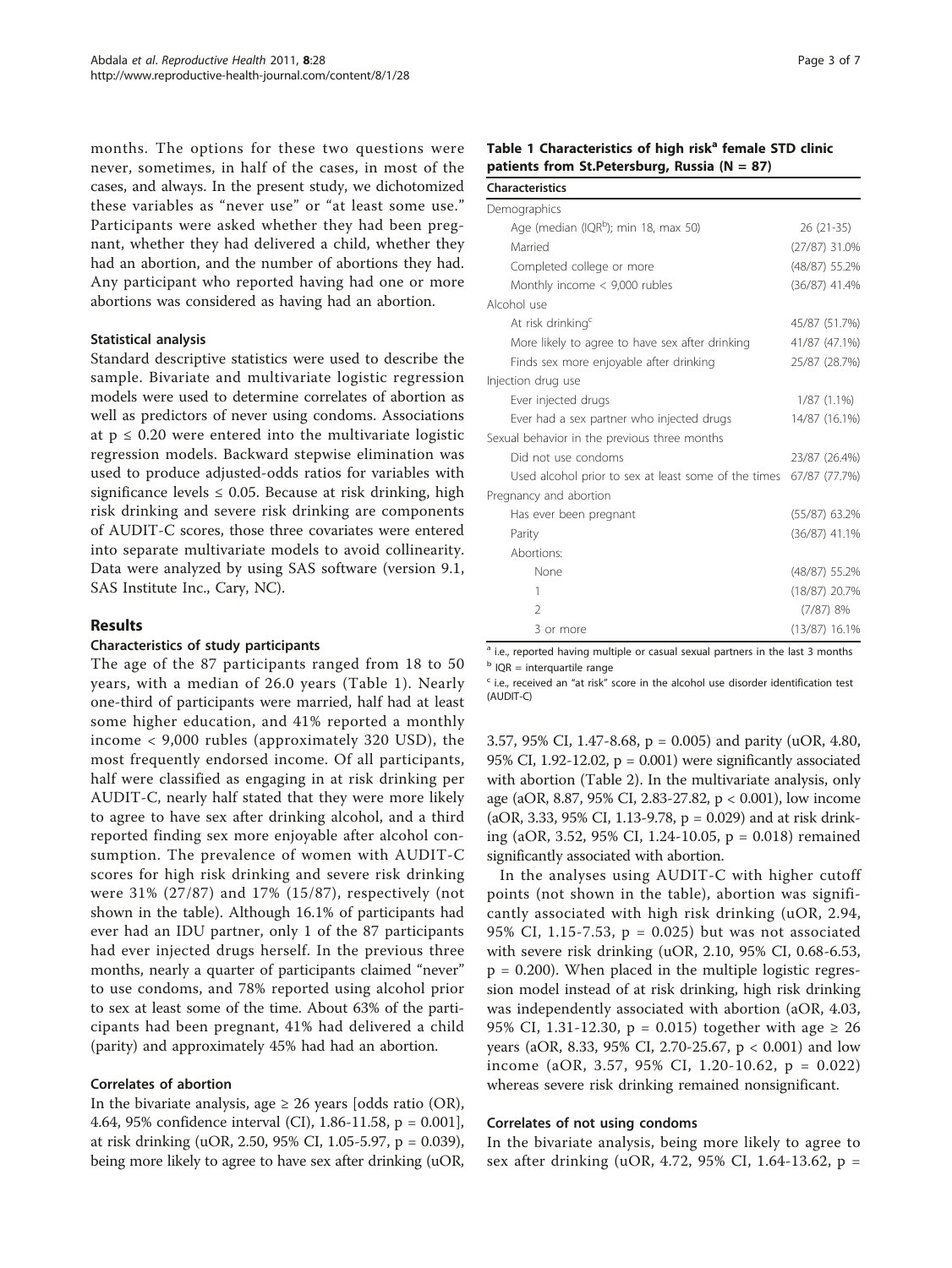| <b>Characteristics</b>                               | Unadjusted OR <sup>a</sup><br>(95% CI) | p-value | Adjusted OR <sup>a</sup><br>(95% CI) | p-value  |
|------------------------------------------------------|----------------------------------------|---------|--------------------------------------|----------|
| Age (26 years or more)                               | 4.64 (1.86-11.58)                      | 0.001   | 8.87 (2.83-27.82)                    | < 0.0001 |
| Married                                              | 1.21 (0.49-3.02)                       | 0.680   |                                      |          |
| Completed college or more                            | $0.75(0.32 - 1.76)$                    | 0.510   |                                      |          |
| Monthly income $<$ 9,000 rubles                      | 2.10 (0.88-5.02)                       | 0.093   | 3.33 (1.13-9.78)                     | 0.029    |
| At risk drinking b                                   | 2.50 (1.05-5.97)                       | 0.039   | 3.52 (1.24-10.05)                    | 0.018    |
| More likely to have sex after drinking               | 3.57 (1.47-8.68)                       | 0.005   |                                      |          |
| Finds sex more enjoyable after drinking              | 2.37 (0.92-6.14)                       | 0.074   |                                      |          |
| Ever had a sex partner who injected drugs            | $0.63$ $(0.19 - 2.09)$                 | 0.460   |                                      |          |
| Did not use condoms                                  | 1.90 (0.72-4.98)                       | 0.192   |                                      |          |
| Used alcohol prior to sex at least some of the times | 1.70 (0.60-4.79)                       | 0.317   |                                      |          |
| Parity                                               | 4.80 (1.92-12.02)                      | 0.001   |                                      |          |

<span id="page-3-0"></span>Table 2 Correlates of abortion among female STD clinic patients, St.Petersburg, Russia (N = 87)

<sup>a</sup> OR, odds ratio; CI, confidence interval.

b i.e., received an "at risk" score in the alcohol use disorder identification test (AUDIT-C)

0.004) and parity (uOR, 5.03, 95% CI, 1.79-14.14, 0.002) were significantly associated with not using condoms (Table 3). In the multivariate analysis these two variables remained independently associated with not using condoms with aORs of 3.37 (95% CI, 1.10-10.28, p = 0.033) and 3.69 (95% CI, 1.25-10.89, p = 0.018), respectively.

The analyses using AUDIT-C with higher cutoff points showed no significant association between not using condoms and high or severe risk drinking (not shown in the table).

#### **Discussion**

This is the first study to investigate whether there is an association between abortions and substance use related factors among women who have casual or multiple sexual partners and are at high risk for HIV and STDs in Russia.

Abortions were independently associated with at risk drinking and with high risk drinking according to AUDIT-C. Although this study could not investigate the

reasons for these associations, a few speculations might explain the results. For example, it is possible that these drinkers are less concerned about avoiding abortions, or perhaps they are considering abortion as a birth control method. The latter hypothesis is plausible since studies have shown that some Russian women, particularly disadvantaged ones may be more likely to consider abortion as a birth control method [[10,11](#page-5-0)] and that problematic drinking may be associated with economic strain among Russian men [[24,25\]](#page-5-0). Abortions could also result from the drinkers' greater engagement in risky sexual behaviors leading to a greater chance of an unplanned pregnancy occurring. This is consistent with findings showing that women who drink may be more likely to engage in unplanned intercourse and to report having unplanned pregnancies [\[26](#page-5-0),[27](#page-5-0)]. Studies in Russia have also shown that alcohol consumption may be associated with having multiple sexual partners [\[28](#page-5-0),[29\]](#page-5-0) and that abortions may be more common among women who have multiple sexual partners [[4\]](#page-5-0). Studies that

|  |  |  | Table 3 Correlates of "not using condoms" among female STD clinic patients, St.Petersburg, Russia (N = 87) |  |
|--|--|--|------------------------------------------------------------------------------------------------------------|--|
|--|--|--|------------------------------------------------------------------------------------------------------------|--|

| <b>Characteristics</b>                               | Unadjusted OR <sup>a</sup><br>(95% CI) | p-value | Adjusted OR <sup>a</sup><br>(95% CI) | p-value |
|------------------------------------------------------|----------------------------------------|---------|--------------------------------------|---------|
| Age (26 years or more) $a^a$                         | 1.30 (0.50-3.40)                       | 0.592   |                                      |         |
| Married                                              | $0.96(0.34-2.71)$                      | 0.940   |                                      |         |
| Completed college or more                            | $1.10(0.41 - 2.81)$                    | 0.880   |                                      |         |
| Monthly income $<$ 9,000 rubles                      | 1.43 (0.55-3.74)                       | 0.460   |                                      |         |
| At risk drinking b                                   | 1.66 (0.63-4.37)                       | 0.310   |                                      |         |
| More likely to have sex after drinking               | 4.72 (1.64-13.62)                      | 0.004   | 3.37 (1.10-10.28)                    | 0.033   |
| Finds sex more enjoyable after drinking              | $1.47(0.53-4.10)$                      | 0.456   |                                      |         |
| Ever had a sex partner who injected drugs            | $0.72$ $(0.18 - 2.86)$                 | 0.644   |                                      |         |
| Used alcohol prior to sex at least some of the times | $1.10(0.35-3.47)$                      | 0.868   |                                      |         |
| Had more than one abortions                          | 2.79 (0.98-7.93)                       | 0.055   |                                      |         |
| Parity                                               | 5.03 (1.79-14.14)                      | 0.002   | 3.69 (1.25-10.89)                    | 0.018   |

<sup>a</sup> OR, odds ratio; CI, confidence interval.

b i.e., received an "at risk" score in the alcohol use disorder identification test (AUDIT-C)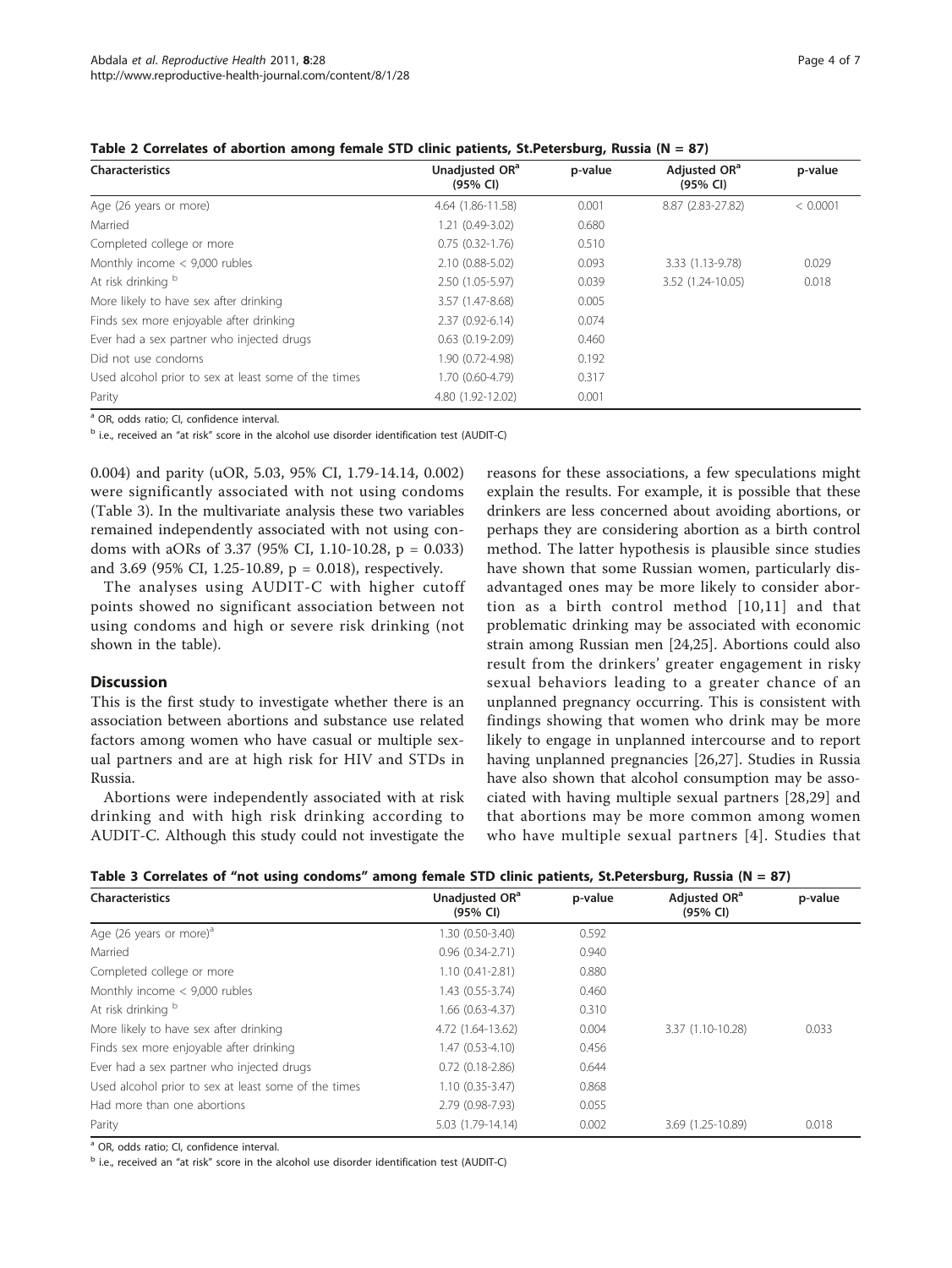investigate the hypotheses presented above are needed in Russia. The findings suggest that interventions to decrease unwanted pregnancies in this population might benefit from addressing alcohol use.

There was no association found between abortion and severe risk drinking. Although this could be an effect of the small sample size studied, it could also be a reflection of the "drinking paradox" [[30\]](#page-6-0), which states that certain types of alcohol related harm may primarily be observed among low or moderate drinkers rather than among hazardous drinkers. This effect could be due to lower sexual activity or a relatively lower level of sexual risk among those who engaged in severe patterns of drinking. Although a preference for distilled spirits and a high social tolerance for heavy drinking [[16,29\]](#page-5-0) have been thought to partly account for the high rates of alcohol related harm in Russia [[17,](#page-5-0)[31\]](#page-6-0), it is possible that, concerning sexual risk taking, heavier drinkers in Russia may be more tolerant to the sedative or disinhibiting effects of alcohol than more moderate drinkers or drinkers from other cultures [[32,33\]](#page-6-0). These findings emphasize the need for the adaptation and validation of measures of alcohol use that are more specific to Russian populations and for larger studies that investigate alcohol and risky sexual behaviors.

Abortions were independently associated with lower income. Although this study did not investigate contraceptive use among participants, abortions might have resulted from a lack of hormonal contraceptive use by participants with lower incomes. In a previous study of women in St Petersburg, Russia, lower socioeconomic status was associated with a lack of hormonal contraceptive use [[34](#page-6-0)]. Another study in Russia found that women who were economically disadvantaged were more likely to resort to repeated abortions and to report economic reasons for those abortions [[11](#page-5-0)]. This study could not compare the characteristics of women who had one abortion to those of females who had repeated abortions because of the restricted sample size. Future studies with larger sample sizes will needed to investigate the factors that encourage women to opt for an abortion or repeated abortions and that influence the choice of contraceptives in the study population. Economically disadvantaged women may lack access to effective contraceptive methods or may face obstacles to obtaining female reproductive health care services. These results indicate a need for intervention programs to increase contraceptive use among these women.

Reports of not using condoms in the previous three months was independently associated with claims of more easily agreeing to have sex after drinking but was not associated with drinking prior to sex or with alcohol misuse (i.e., at risk, high risk or severe risk drinking). Other studies have found such lack of association Page 5 of 7

between alcohol use and unprotected sex [[35,36](#page-6-0)]. Our results indicate that drinking may lead to unprotected sex only among some drinkers or only in some instances of drinking in sexual contexts. The results confirm the need to address alcohol misuse among participants. Future studies using event level approaches should investigate the drinking patterns and contexts that lead women to forgo condoms [\[35](#page-6-0)].

The results showing that having previously delivered a child (parity) was independently associated with not using condoms may reflect, for example, a greater economic constraint among women who have children. A study in Russia showing that the financial costs of contraceptive use, including condoms, during one year might be higher than the cost of an abortion [[37\]](#page-6-0) suggest that some women may perceive abortions to be economically more viable than the consistent use of condoms. It is also possible that those who have had children may have been using contraceptives other than condoms (e.g., an IUD) or undergone a surgical sterilization procedure. However, being married or having had an abortion was not independently associated with lack of condom use. Future studies will need to investigate the barriers for condom use among women who have children and are at greater risk for STD/HIV.

The 45% prevalence of abortion among participants in this study is similar to the nearly 50% prevalence found in studies among Russian women from the general population between 1973 and 2003 [[4,5\]](#page-5-0) and was somewhat lower than the 67% abortion prevalence found among female drug injectors in 2004 in St Petersburg, Russia [[14\]](#page-5-0). Given that this study only recruited female STD clinic patients who reported having casual or multiple sexual partners, the prevalence of abortions and unprotected sex presented in this study are high and suggest that these women are at greater risk for HIV/ STDs. These results confirm that there is a need for abortion studies focused on high risk women.

The main limitation of this study is its small sample size, which restricted the analyses that could be conducted and indicates the need for larger studies to confirm these results. We did not ask participants about contraceptive use patterns. The fact that the study sample was highly selective limits the generalizability of the results. The data was based on self-reports of sensitive behaviors during face-to-face interviews, which may have introduced social desirability and recall bias. To our knowledge, the AUDIT-C cutoff scores have not been validated in Russian populations. If Russian women's tolerance for alcohol is greater compared to women from other countries, the results may have overestimated the pattern of alcohol misuse among women. Conversely, since AUDIT-C was based on the question "How often have you had more than six drinks in a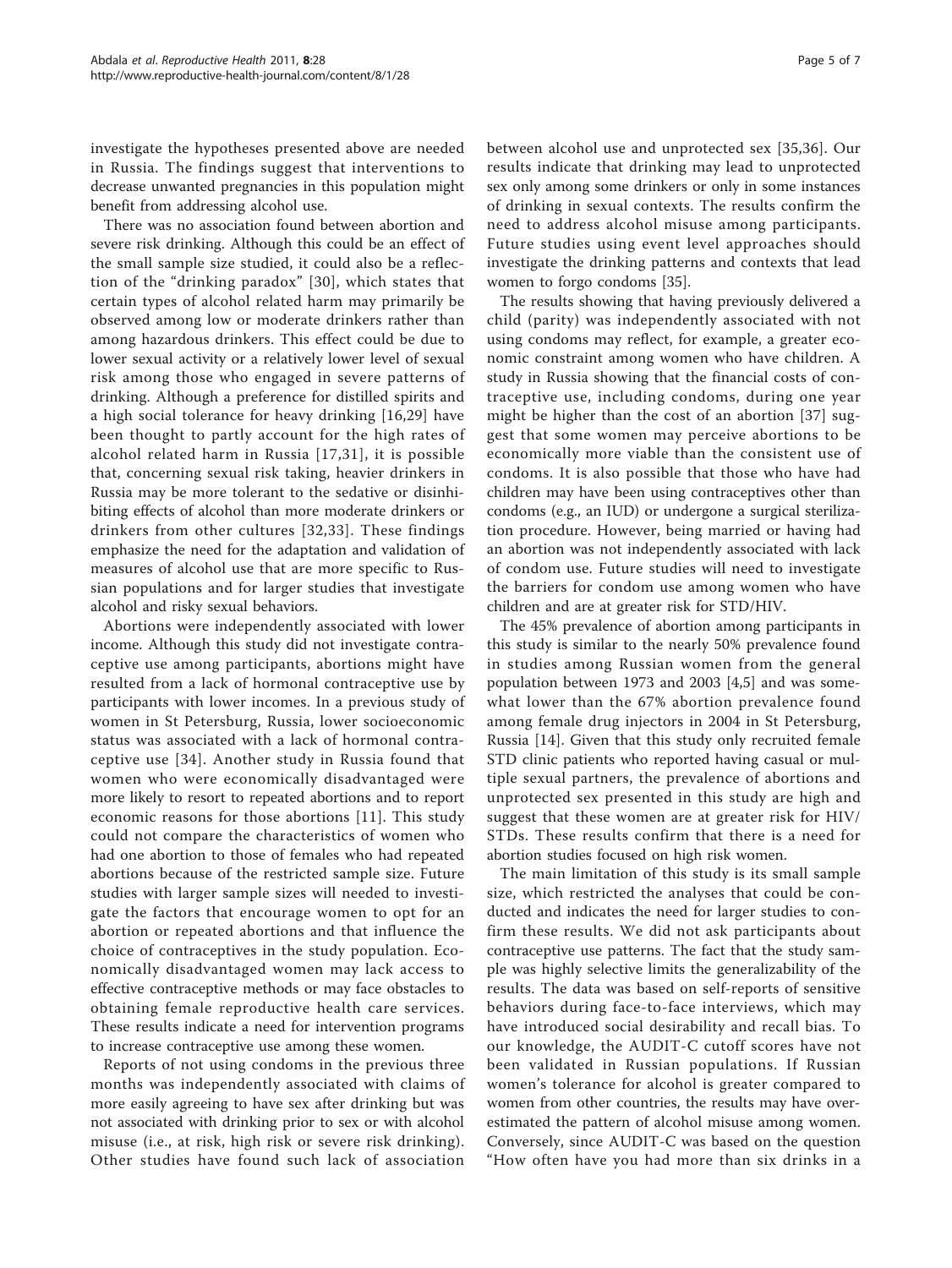<span id="page-5-0"></span>row?," this study may have missed the women with lower tolerance for alcohol who engage in alcohol related sexual risk behaviors after drinking fewer than six drinks in a row. However, the study provides a unique opportunity for identification of reproductive health risks that place women at risk for unwanted pregnancies and STD/HIV.

#### Conclusion

Abortion was independently associated with alcohol misuse per AUDIT-C criteria and low income. Not using condoms was associated with women being more likely to agree to have sex after they drink. Programs to increase contraception use among this high risk group may need to address alcohol use and target women who may be economically disadvantaged. Further studies are needed to investigate the contraceptive behaviors among participants and the role that alcohol use and economic constrains may play in women's patterns of contraceptive use and abortion rates.

#### Acknowledgements And Funding

This work was funded by Grant Number R01AA017389 from the National Institute on Alcohol Abuse and Alcoholism (PI: N. Abdala).

#### Author details

<sup>1</sup>Yale School of Public Health, 60 College Street, New Haven, CT, 06520, USA. <sup>2</sup>The Biomedical Center, 8 Vyborgskaya ul, St. Petersburg, 194044, Russian Federation. <sup>3</sup>Saint Petersburg, State University, 7/9 Universitetskaya nab, St Petersburg, 199034, Russian Federation. <sup>4</sup>Pavlov State Medical University, 6/8 Leo Tolstoy Str., St Petersburg, 197022, Russian Federation.

#### Authors' contributions

NA: main contributor to conception, statistic analyses and writing. WZ: contributed to data analysis and interpretation of the data. AS: contributed to data acquisition, coordination and management, as well as quality control and interpretation of data. RS: contributed to data acquisition, coordination and management, as well as quality control and interpretation of data. AK: contributed to conception and review of the manuscript. TK: contributed to data acquisition, quality control and interpretation and management of data. All authors read and approved the final manuscript.

#### Competing interests

The authors declare that they have no competing interests.

Received: 10 August 2011 Accepted: 12 October 2011 Published: 12 October 2011

#### References

- 1. Popov AA: Family planning in the ussr. Sky-high abortion rates reflect dire lack of choice. Entre Nous Cph Den 1990, 5-7.
- 2. CDC and ORC Macro: Reproductive, maternal and child health in eastern europe and eurasia: A comparative report. Atlanta, GA, Population Reference Bureau 2003.
- 3. Ipas: Russia: Reproductive health and abortion statistics. Chapel Hill, NC, International Data for Evaluation of Abortion Services Population Reference Bureau; 2007.
- 4. Regushevskaya E, Dubikaytis T, Laanpere M, Nikula M, Kuznetsova O, Haavio-Mannila E, Karro H, Hemminki E: [Risk factors for induced abortions](http://www.ncbi.nlm.nih.gov/pubmed/19565415?dopt=Abstract) [in st petersburg, estonia and finland. Results from surveys among](http://www.ncbi.nlm.nih.gov/pubmed/19565415?dopt=Abstract) [women of reproductive age.](http://www.ncbi.nlm.nih.gov/pubmed/19565415?dopt=Abstract) Eur J Contracept Reprod Health Care 2009, 14:176-186.
- 5. Talykova LV, Vaktskjold A, Serebrjoakova NG, Khokhlov TV, Strelkovskaja NJ, Chashchin VP, Nikanov AN, Odland JO, Bykov V, Nieboer E: [Pregnancy](http://www.ncbi.nlm.nih.gov/pubmed/17515256?dopt=Abstract) [health and outcome in two cities in the kola peninsula, northwestern](http://www.ncbi.nlm.nih.gov/pubmed/17515256?dopt=Abstract) [russia.](http://www.ncbi.nlm.nih.gov/pubmed/17515256?dopt=Abstract) Int J Circumpolar Health 2007, 66:168-181.
- 6. Parfitt T: [Russia moves to curb abortion rates.](http://www.ncbi.nlm.nih.gov/pubmed/14513847?dopt=Abstract) Lancet 2003, 362:968.
- 7. Fedorova GV, Baniushevich IA: [factors impacting abortion prevalence]. Probl Sotsialnoi Gig Zdravookhranenniiai Istor Med 2005, 19-23.
- 8. Karelova GN: A reduction of abortions. Russian federation. The hague forum. Integration 1999, 29.
- 9. Sherwood-Fabre L, Goldberg H, Bodrova V: [The impact of an integrated](http://www.ncbi.nlm.nih.gov/pubmed/11949538?dopt=Abstract) [family planning program in russia.](http://www.ncbi.nlm.nih.gov/pubmed/11949538?dopt=Abstract) Eval Rev 2002, 26:190-212.
- 10. Perlman F, McKee M: [Trends in family planning in russia, 1994-2003.](http://www.ncbi.nlm.nih.gov/pubmed/19291128?dopt=Abstract) Perspect Sex Reprod Health 2009, 41:40-50.
- 11. David PH, Reichenbach L, Savelieva I, Vartapetova N, Potemkina R: Women'[s reproductive health needs in russia: What can we learn from](http://www.ncbi.nlm.nih.gov/pubmed/17299022?dopt=Abstract) [an intervention to improve post-abortion care?](http://www.ncbi.nlm.nih.gov/pubmed/17299022?dopt=Abstract) Health Policy Plan 2007, 22:83-94.
- 12. UNAIDS/WHO: Aids epidemic update | global report. Geneva 2010.
- 13. Ministry of Health and Social Development of the Russian Federation: Country progress report of the russian federation on the implementation of the declaration of commitment on hiv/aids: Moscow 2008.
- 14. Abdala N, Kershaw T, Krasnoselskikh TV, Kozlov AP: [Contraception use and](http://www.ncbi.nlm.nih.gov/pubmed/21493618?dopt=Abstract) [unplanned pregnancies among injection drug-using women in st](http://www.ncbi.nlm.nih.gov/pubmed/21493618?dopt=Abstract) [petersburg, russia.](http://www.ncbi.nlm.nih.gov/pubmed/21493618?dopt=Abstract) J Fam Plann Reprod Health Care 2011, 37:158-164.
- 15. Perlman FJ: [Drinking in transition: Trends in alcohol consumption in](http://www.ncbi.nlm.nih.gov/pubmed/21070625?dopt=Abstract) [russia 1994-2004.](http://www.ncbi.nlm.nih.gov/pubmed/21070625?dopt=Abstract) BMC Public Health 2010, 10:691.
- 16. Pomerleau J, McKee M, Rose R, Haerpfer CW, Rotman D, Tumanov S: [Drinking in the commonwealth of independent states](http://www.ncbi.nlm.nih.gov/pubmed/16277626?dopt=Abstract)–evidence from [eight countries.](http://www.ncbi.nlm.nih.gov/pubmed/16277626?dopt=Abstract) Addiction 2005, 100:1647-1668.
- 17. Stickley A, Leinsalu M, Andreev E, Razvodovsky Y, Vagero D, McKee M: Alcohol [poisoning in russia and the countries in the european part of](http://www.ncbi.nlm.nih.gov/pubmed/17327281?dopt=Abstract) [the former soviet union, 1970 2002.](http://www.ncbi.nlm.nih.gov/pubmed/17327281?dopt=Abstract) Eur J Public Health 2007, 17:444-449.
- 18. Hingson R, Heeren T, Winter MR, Wechsler H: [Early age of first](http://www.ncbi.nlm.nih.gov/pubmed/12509551?dopt=Abstract) [drunkenness as a factor in college students](http://www.ncbi.nlm.nih.gov/pubmed/12509551?dopt=Abstract)' unplanned and [unprotected sex attributable to drinking.](http://www.ncbi.nlm.nih.gov/pubmed/12509551?dopt=Abstract) Pediatrics 2003, 111:34-41.
- 19. Lavikainen HM, Lintonen T, Kosunen E: [Sexual behavior and drinking style](http://www.ncbi.nlm.nih.gov/pubmed/19304992?dopt=Abstract) [among teenagers: A population-based study in finland.](http://www.ncbi.nlm.nih.gov/pubmed/19304992?dopt=Abstract) Health Promot Int 2009, 24:108-119.
- 20. Lysova AV, Hines DA: [Binge drinking and violence against intimate](http://www.ncbi.nlm.nih.gov/pubmed/18384157?dopt=Abstract) [partners in russia.](http://www.ncbi.nlm.nih.gov/pubmed/18384157?dopt=Abstract) Aggress Behav 2008, 34:416-427.
- 21. Somlai AM, Kelly JA, McAuliffe TL, Ksobiech K, Hackl KL: [Predictors of hiv](http://www.ncbi.nlm.nih.gov/pubmed/14707535?dopt=Abstract) [sexual risk behaviors in a community sample of injection drug-using](http://www.ncbi.nlm.nih.gov/pubmed/14707535?dopt=Abstract) [men and women.](http://www.ncbi.nlm.nih.gov/pubmed/14707535?dopt=Abstract) AIDS Behav 2003, 7:383-393.
- 22. Bradley KA, DeBenedetti AF, Volk RJ, Williams EC, Frank D, Kivlahan DR: [Audit-c as a brief screen for alcohol misuse in primary care.](http://www.ncbi.nlm.nih.gov/pubmed/17451397?dopt=Abstract) Alcohol Clin Exp Res 2007, 31:1208-1217.
- 23. Frank D, DeBenedetti AF, Volk RJ, Williams EC, Kivlahan DR, Bradley KA: [Effectiveness of the audit-c as a screening test for alcohol misuse in](http://www.ncbi.nlm.nih.gov/pubmed/18421511?dopt=Abstract) [three race/ethnic groups.](http://www.ncbi.nlm.nih.gov/pubmed/18421511?dopt=Abstract) J Gen Intern Med 2008, 23:781-787.
- 24. Jukkala T, Makinen IH, Kislitsyna O, Ferlander S, Vagero D: [Economic strain,](http://www.ncbi.nlm.nih.gov/pubmed/18023952?dopt=Abstract) [social relations, gender, and binge drinking in moscow.](http://www.ncbi.nlm.nih.gov/pubmed/18023952?dopt=Abstract) Soc Sci Med 2008, 66:663-674.
- 25. Tomkins S, Saburova L, Kiryanov N, Andreev E, McKee M, Shkolnikov V, Leon DA: [Prevalence and socio-economic distribution of hazardous](http://www.ncbi.nlm.nih.gov/pubmed/17362291?dopt=Abstract) [patterns of alcohol drinking: Study of alcohol consumption in men aged](http://www.ncbi.nlm.nih.gov/pubmed/17362291?dopt=Abstract) [25-54 years in izhevsk, russia.](http://www.ncbi.nlm.nih.gov/pubmed/17362291?dopt=Abstract) Addiction 2007, 102:544-553.
- 26. Aicken CR, Nardone A, Mercer CH: Alcohol misuse, sexual risk behaviour and adverse sexual health outcomes: Evidence from britain's national probability sexual behaviour surveys. J Public Health (Oxf) 2011, 33:262-271.
- 27. Flanigan BJ, Hitch MA: [Alcohol use, sexual intercourse, and an](http://www.ncbi.nlm.nih.gov/pubmed/12268502?dopt=Abstract) [exploratory study.](http://www.ncbi.nlm.nih.gov/pubmed/12268502?dopt=Abstract) J Alcohol Drug Educ 1986, 31:6-40.
- 28. Abdala N, White E, Toussova OV, Krasnoselskikh TV, Verevochkin S, Kozlov AP, Heimer R: [Comparing sexual risks and patterns of alcohol and](http://www.ncbi.nlm.nih.gov/pubmed/21054855?dopt=Abstract) [drug use between injection drug users \(idus\) and non-idus who report](http://www.ncbi.nlm.nih.gov/pubmed/21054855?dopt=Abstract) [sexual partnerships with idus in st. Petersburg, russia.](http://www.ncbi.nlm.nih.gov/pubmed/21054855?dopt=Abstract) BMC Public Health 2010, 10:676.
- WHO: Alcohol use and sexual risk behaviour: A cross-cultural study in eight countries. Department of Mental Health and Substance Abuse-Geneva 2005.